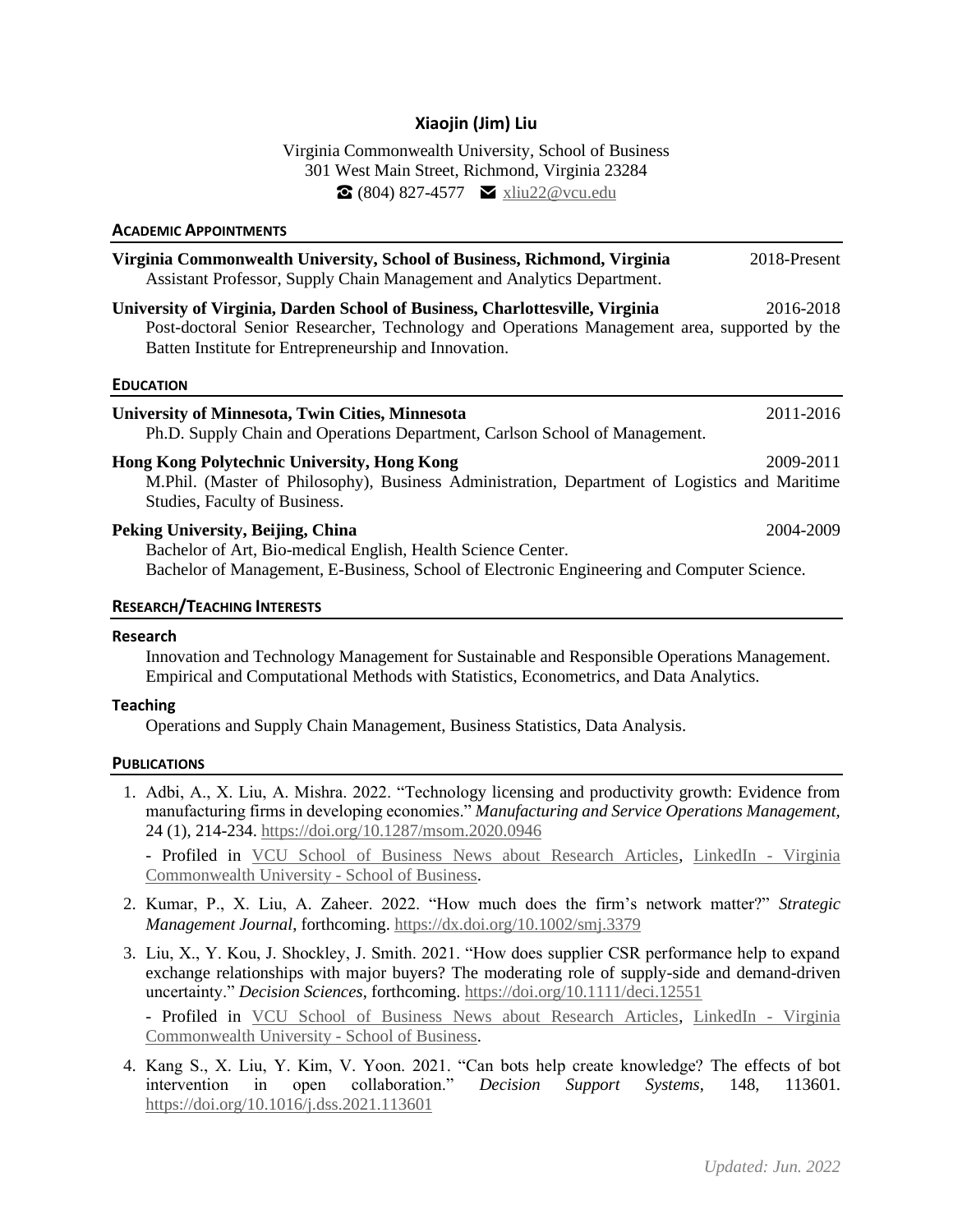- Profiled in [VCU School of Business News about Research Articles,](https://business.vcu.edu/about-us/news/news-articles/can-bots-help-create-knowledge.html) [LinkedIn -](https://www.linkedin.com/posts/virginia-commonwealth-university---school-of-business_vcu-school-of-business-professorsyeongin-activity-6886377925701079040-6HpN) Virginia [Commonwealth University -](https://www.linkedin.com/posts/virginia-commonwealth-university---school-of-business_vcu-school-of-business-professorsyeongin-activity-6886377925701079040-6HpN) School of Business, [The Academic Times.](https://web.archive.org/web/20210714200321/https:/academictimes.com/bots-could-decrease-user-participation-on-collaborative-websites/)

5. Smith, J. S., J. Shockley, S. Anderson, X. Liu. 2020. "Tension in the emergency department? The impact of flow stage times on managing patient-reported experiences and financial productivity." *Decision Sciences*, in press.<http://doi.org/10.1111/deci.12503>

- Profiled in [VCU School of Business News about Research Articles,](https://business.vcu.edu/about-us/news/news-articles/tension-in-the-emergency-department.html) [LinkedIn -](https://www.linkedin.com/feed/update/urn:li:activity:6887844622761005056/) Virginia [Commonwealth University -](https://www.linkedin.com/feed/update/urn:li:activity:6887844622761005056/) School of Business.

- 6. Shockley, J., P. Collignon, X. Liu. 2020. "Why do so many good assembly plants close? Toward a new plant stakeholder and total lifecycle management strategy." *Rutgers Business Review,* 5(1), 61- 83.
- 7. Liu, X., A. Mishra, S.M. Goldstein, K.K. Sinha. 2019. "Towards improving factory working conditions in developing countries: An empirical analysis of Bangladesh Ready-Made garment factories." *Manufacturing & Service Operations Management,* 21(2), 251-477. <http://doi.org/10.1287/msom.2017.0679>

- Profiled in the [Harvard Business School -](https://www.library.hbs.edu/Working-Conditions-in-Supply-Chains/Citations/Toward-Improving-Factory-Working-Conditions-in-Developing-Countries-An-Empirical-Analysis-of-Bangladesh-Ready-Made-Garment-Factories) Key Insights for Managers, [Media Coverage -](https://www.youtube.com/watch?v=2bVbZwyK6zE&feature=youtu.be) Carlson [School,](https://www.youtube.com/watch?v=2bVbZwyK6zE&feature=youtu.be) [StarTribune,](https://www.startribune.com/lee-schafer-retailers-do-care-what-happens-in-far-off-apparel-factories/468161183/) [M&SOM Blogs.](https://www.informs.org/Blogs/M-SOM-Blogs/M-SOM-Review/Designing-and-Sustaining-Socially-Responsible-Global-Supply-Chains-Lessons-from-Bangladesh)

8. Liu, X., A.C. Yeung, C.K.Y Lo, T.C.E Cheng. 2014. "The moderating effects of knowledge characteristics on the financial value of innovative technology products." *Journal of Operations Management*, 32(3), 79-87.<http://doi.org/10.1016/j.jom.2013.11.003>

## **OTHER PUBLICATIONS**

- 1. Kumar, P., X. Liu, Zaheer A. 2021. "Forged by fire: Home country IPR reforms and emerging economy firm innovativeness abroad." *Academy of Management Proceedings* ("Best Papers" accepted for inclusion, approximately 10% of all submission), 2021(1), 1-6, <https://doi.org/10.5465/AMBPP.2021.5>
- 2. Liu, X., A.C. Yeung, T.C.E Cheng. 2010. "Technological innovation and competitive advantages: What are missing!" Submitted to *Proceedings of the Fourth International Conference on Operations and Supply Chain Management* (ICOSCM 2010)*.* In *Series of Operations and Supply Chain Management in China,* X. Zhao, G. Zhu, B.B. Flynn, eds. (vol. 4).

## **WORKING PAPERS**

- 1. "Evaluating telemedicine services: A county-level analysis." With S.M. Goldstein, K.K. Sinha, K. Soderberg. *Journal of Operations Management*, Reject and Resubmit.
	- Profiled in [Discovery at Carlson.](https://carlsonschool.umn.edu/news/studying-supply-chain)
- 2. "Government support and cross-border innovation: How does China's innovative city policy affect Chinese firms' patenting in the U.S.?" With K. Chen, Y. Li, K. Linderman. *Production and Operations Management*, Revise and Revision.
- 3. "Seeing the good, the bad, and the ugly in the medical supplies distribution industry: A segmentation approach based on customer order behaviors." With J. Shockley, J. Merrick, J. Smith. *Production and Operations Management*, Reject and Resubmit.
- 4. "Forged by fire: Home country IPR reforms and emerging economy firm innovativeness abroad." With P. Kumar, A. Zaheer. *Research Policy.* Under Review.
- 5. "Does announcing the visit matter? An empirical examination in US nursing homes." With S. Kang, R. Shah, K. Linderman. *Production and Operations Management*, Revise and Revision.
- 6. "Examining the impact of leniency bias on supplier audits." With T. Kraft, R. Handfield, H. Heese, B.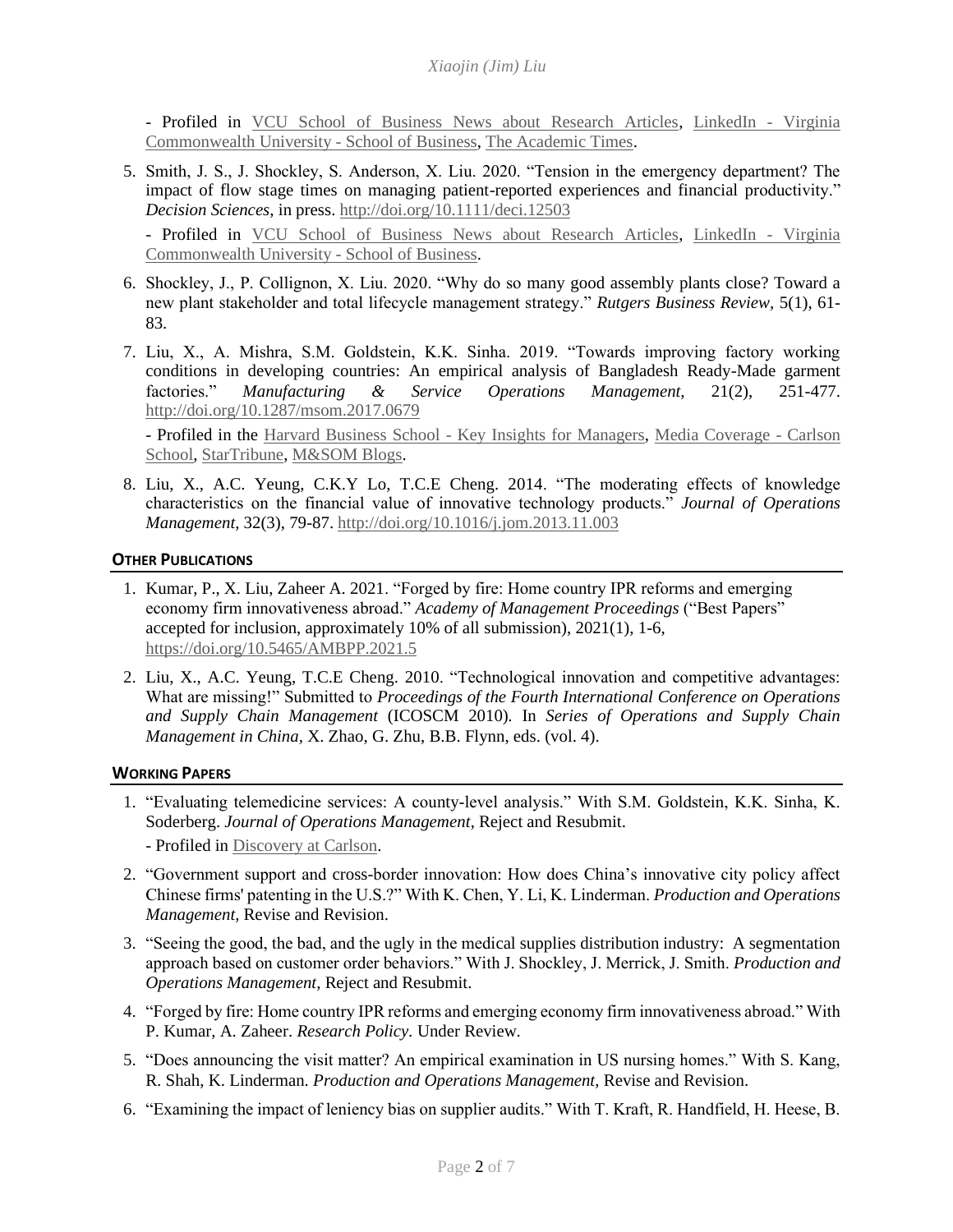Soundararajan. Targeting at *Manufacturing & Service Operations Management*, writing.

- 7. "Firm social scrutiny and supply chain social strategies: Do they complement or inhibit each other's effectiveness in reducing social performance concerns?" With J. Shockley, J. Jayaram, J. Smith. *Journal of Operations Management*, Under Review.
- 8. "A market-based measure for decarbonizing the shipping industry: Its design and impact assessments." With Y. Kou, X. Yan, X. Wang, Under Revision.
- 9. "How does social orientation influence firm innovation?" With R. Chao. *Journal of Operations Management*, Reject and Resubmit.
- 10."Evaluating the implementation effectiveness of Clinical Decision Support (CDS) systems: The enabling role of health care provider capability." With S.M. Goldstein, K.K. Sinha, K. Soderberg.

## **PROJECTS IN PROGRESS**

- 1. "Improving factory working conditions in developing countries: The implication of buyer-supplier relationship."
- 2. "Artificial intelligence and domain brokering."
- 3. "Network and innovation during distressed times."
- 4. "Environmental emission and community employment."
- 5. "Employee relations, slack, and firm operations."

### **GRANTS**

**School of Business - Small Research Grants, Virginia Commonwealth University** 2020-2021 With J. Shockley, J. Smith, "Does environmental and product social performance strengthen a supplier's exchange relationships with its major buyers?" \$2,500.

### **VCU Office of the Provost - Grants for Faculty Development, Virginia Commonwealth University** 2019

"The Faculty Success Program (FSP) — Fall 2019 Cohort," The National Center for Faculty Development and Diversity (NCFDD). Profiled on the [VCU Office of the Provost website.](https://provost.vcu.edu/about/news/feeds/fsp-fall-2019.html) \$3,950.

## **Batten Institute Faculty Program, University of Virginia** 2016-2017

With R. Chao, "How does social orientation influence firm innovation?" \$5,000.

# **Wells Fargo Foundation - Sustainability Research Grant Program, University of Minnesota** 2015- 2016

With A. Mishra, S.M. Goldstein, and K.K. Sinha, "Sustainable and responsible design and management of global supply chains: Designing work and improving working conditions in supplier factories in developing countries." \$30,500.

### **HONORS AND AWARDS**

| Finalist, Academy of Management Conference International Management Division GWU-CIBER |           |
|----------------------------------------------------------------------------------------|-----------|
| <b>Best Paper on Emerging Markets</b>                                                  | 2021      |
| <b>Outstanding Reviewer for Decision Sciences Journal, Decision Sciences Institute</b> | 2018      |
| Kristy Cua Doctoral Student Excellence Award, Supply Chain and Operations Department,  |           |
| Carlson School of Management, University of Minnesota                                  | 2015      |
| Travel Fellowship, Carlson School of Management, University of Minnesota               | 2013-2015 |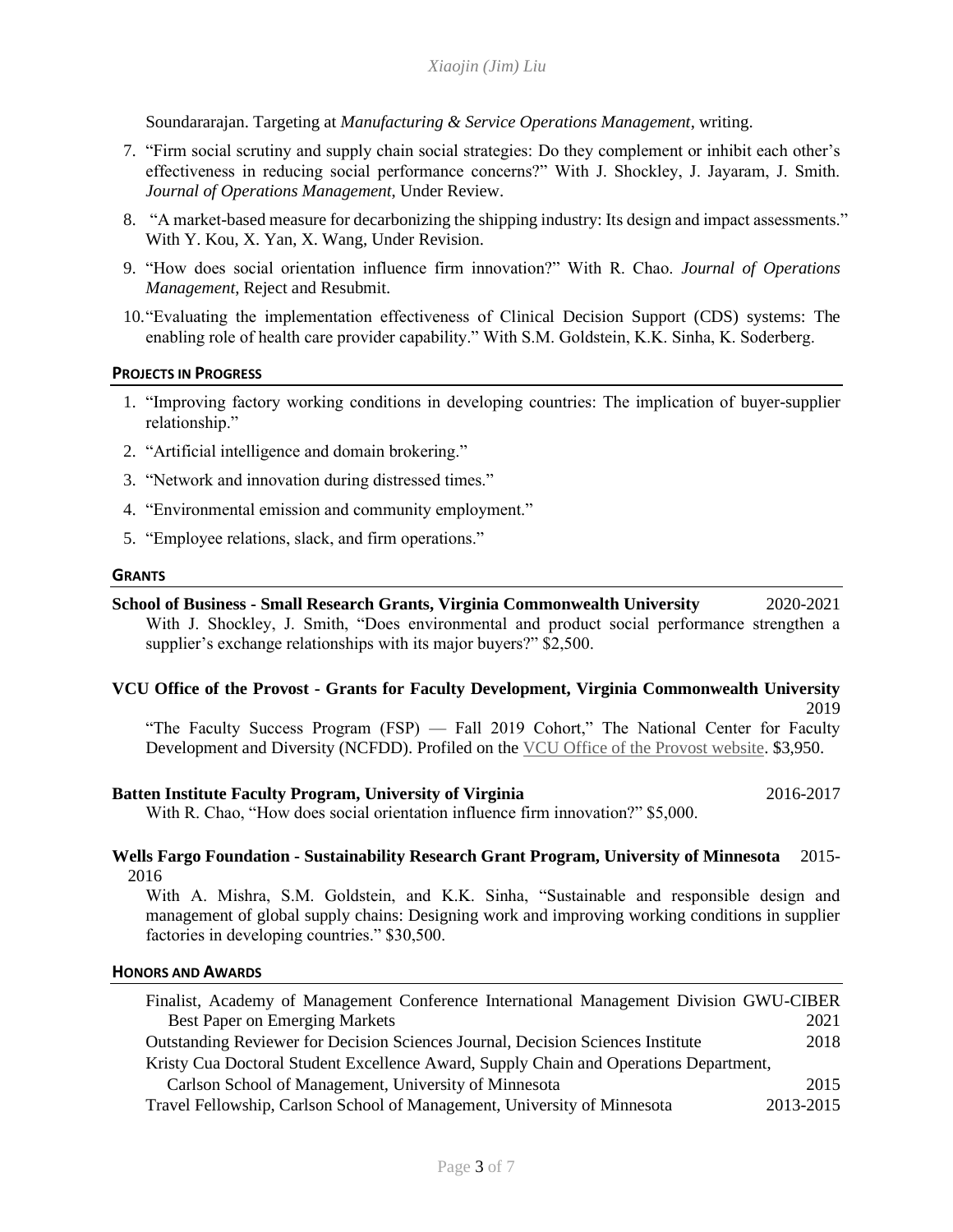| Summer Research Fellowship, Carlson School of Management, University of Minnesota 2012-2015 |            |      |
|---------------------------------------------------------------------------------------------|------------|------|
| PhD Fellowship, Carlson School of Management, University of Minnesota                       | 2011-2015  |      |
| Best Undergraduate Thesis, Peking University                                                |            | 2009 |
| Student of Honor, Summer School of Statistics for Social Science, Peking University, China  |            | 2008 |
| <b>Outstanding Medical Student, Peking University</b>                                       | 2005, 2008 |      |

## **CONFERENCE PRESENTATIONS**

"Examining the impact of leniency bias on supplier audits."

− INFORMS Annual Meeting, 2022 (scheduled).

"Complements or substitutes? Social scrutiny, supply chain social strategies and social performance."

− POMS Annual Conference, 2022.

"Does network help? Innovation during distressed times."

− POMS Annual Conference, 2022.

"Artificial intelligence and domain brokering: A deeper look into the user content generation behavior."

− POMS Annual Conference, 2022.

"Forged by fire: Home country IPR reforms and emerging economy firm innovativeness abroad."

− AOM Annual Conference, 2021.

"The firm productivity implications of technology licensing: Evidence from developing Asian economy manufacturing firms."

- − POMS Annual Conference, 2018.
- − DSI Annual Meeting, 2017.

"How does social orientation influence firm innovation?"

- − INFORMS Annual Meeting, 2017, 2020.
- − MSOM Conference, 2017.
- − POMS Annual Conference, 2017, 2018, 2019.
- − DSI Annual Meeting, 2017.

"Improving factory working conditions in developing countries: The implication of buyer-supplier relationship."

- − POMS Annual Conference, 2018, 2019, 2021.
- − DSI Annual Meeting, 2019.

"Evaluating working conditions in supplier factories in developing economies: An empirical analysis in the global garment industry."

- − POMS Annual Conference, 2017.
- − Early-Career Sustainable Operations Workshop, 2017.
- − DSI Annual Meeting, 2016.
- − Industry Studies Conference, 2016.

"Evaluating telemedicine adoption in clinics: Accounting for its antecedents and consequences."

- − INFORMS Annual Meeting, 2015, 2017.
- − INFORMS Healthcare, 2015.
- − POMS Annual Conference, 2016, 2017, 2021.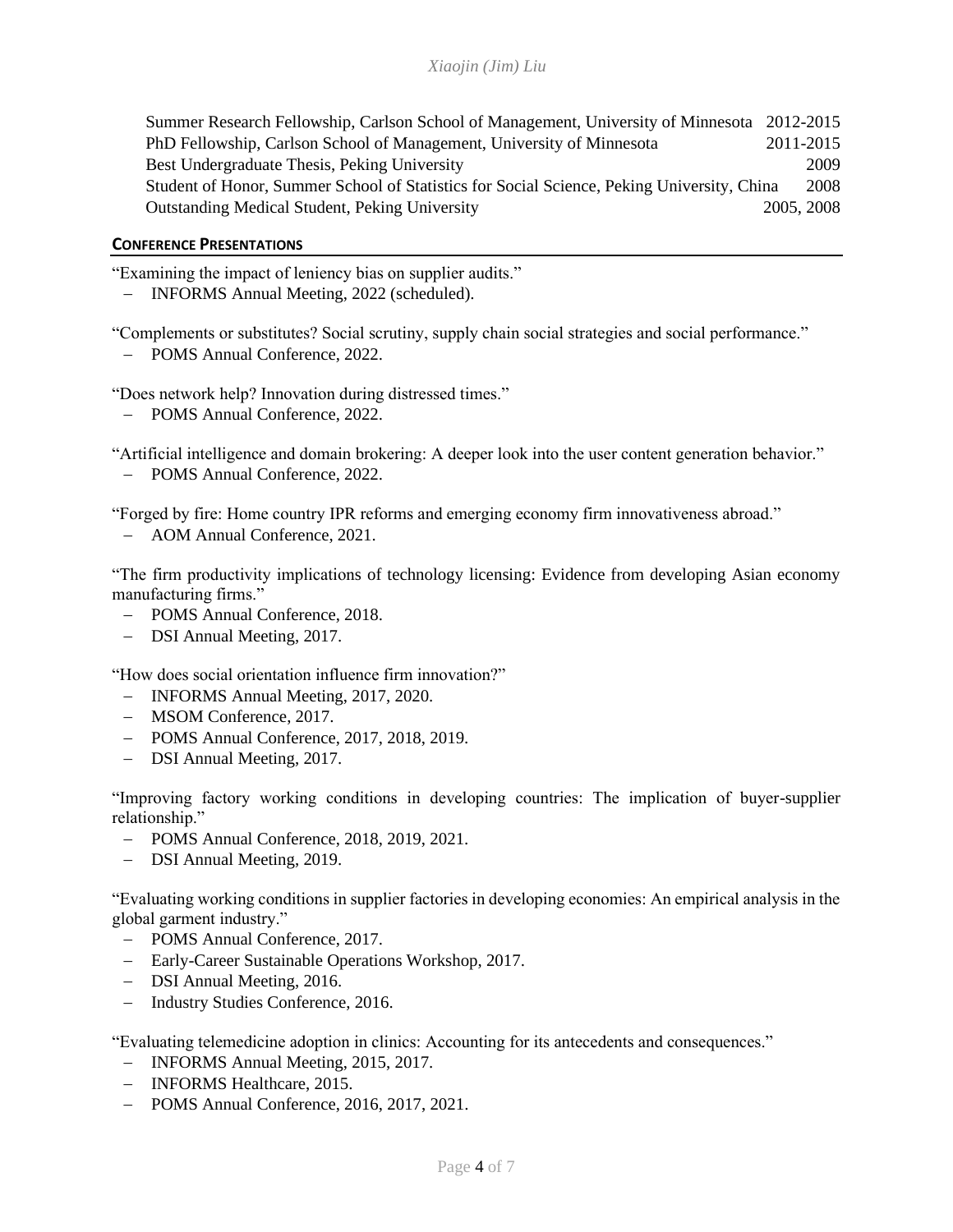- − DSI Annual Meeting, 2015.
- − Industry Studies Conference, 2016.

"Evaluating the implementation effectiveness of CDS systems: The role of health care provider capability."

- − INFORMS Annual Meeting, 2016.
- − POMS Annual Conference, 2015, 2016, 2017, 2018.
- − DSI Annual Meeting, 2014.
- − Minnesota e-Health Summit, Minneapolis, 2015.

"The effect of inter-firm work design on technology exploration/exploitation and firm performance."

− POMS Annual Conference, 2015.

"Work design and work safety in manufacturing industry."

− INFORMS Annual Meeting, 2013.

"Technology creation and work design: The implication of workforce demographics."

− DSI Annual Meeting, 2013.

"Knowledge transfer across generations: Source for future innovation."

− U-Spatial Symposium, University of Minnesota, 2012.

"Technologically new products and value creation: The moderating effect of knowledge characteristics."

- − POMS Annual Conference, 2011.
- − POMS-HK International Conference, Hong Kong, 2011.
- − Joint Conference of the 4th International Conference of Operations and Supply Chain Management and the 15<sup>th</sup> Annual Meeting of Asia Pacific Decision Sciences Institute, Hong Kong, 2010.

# **TEACHING EXPERIENCE**

| School of Business, Virginia Commonwealth University<br>Instructor, SCMA 675, Operations Management.<br>Graduate students.                                                                   | Summer 2021, Spring 2022           |
|----------------------------------------------------------------------------------------------------------------------------------------------------------------------------------------------|------------------------------------|
| <b>School of Business, Virginia Commonwealth University</b><br>Instructor, SCMA 320, Production/Operations Management.<br>Undergraduate students.                                            | Spring/Fall 2020, Spring/Fall 2021 |
| School of Business, Virginia Commonwealth University<br>Instructor, FMBA 611, Production/Operations Management.<br>EMBA students.                                                            | Fall 2019, Fall 2020, Fall 2021    |
| <b>School of Business, Virginia Commonwealth University</b><br>Instructor, SCMA 302, Business Statistics.<br>Undergraduate students.                                                         | Fall 2018, Spring/Fall 2019        |
| <b>Carlson School of Management, University of Minnesota, Twin Cities</b><br>Instructor, SCO 2550, Business Statistics: Data Sources, Presentation, and Analysis.<br>Undergraduate students. | Fall 2014                          |
| <b>McIntire School of Commerce, University of Virginia</b><br>Teaching Assistant, Operations Management.<br>Online course with over 200 students in each session.                            | Summer 2017, Summer 2018           |
| <b>Carlson School of Management, University of Minnesota, Twin Cities</b><br>Guest Speaker, Supply Chain and Operations Strategy course.                                                     | Spring 2017                        |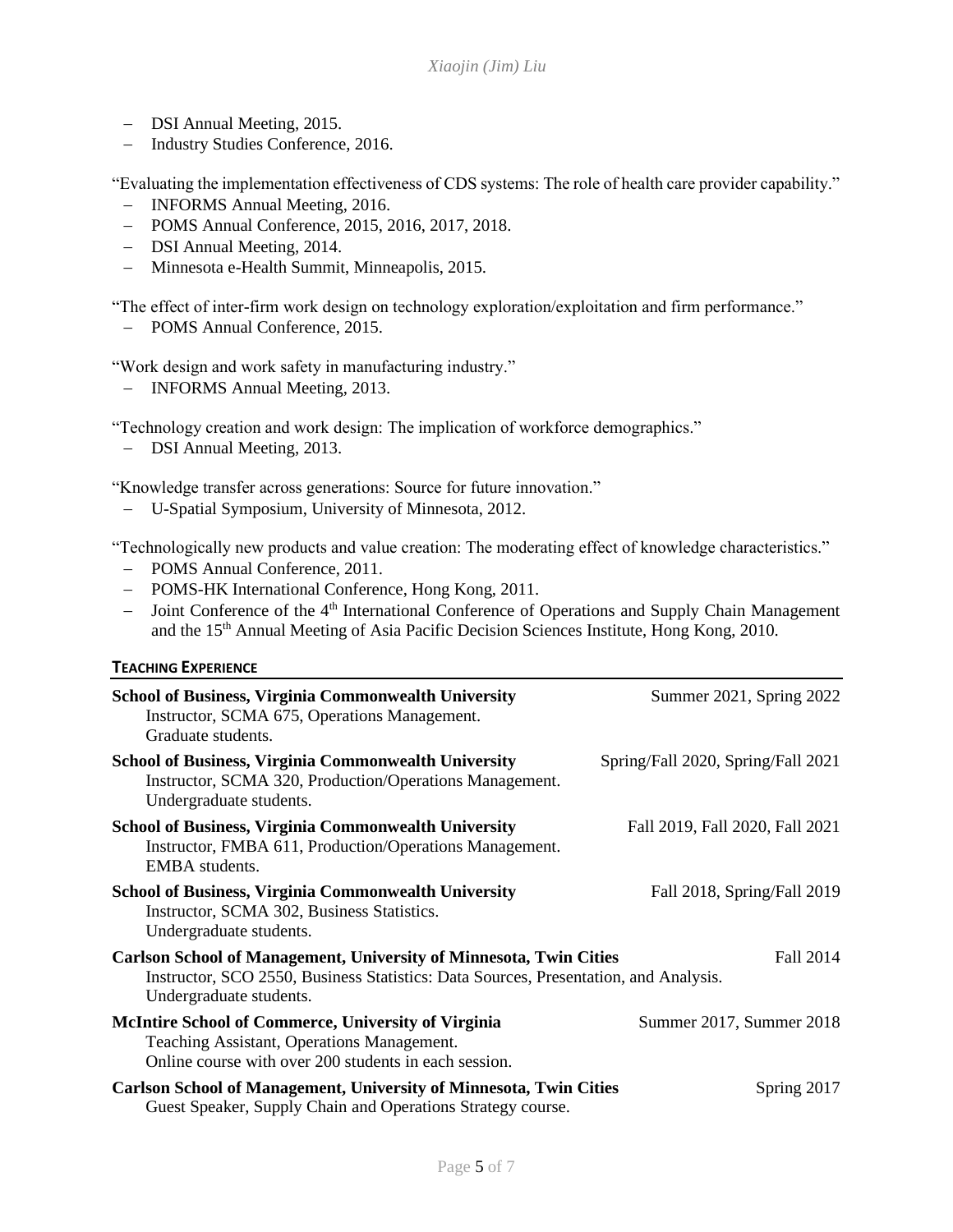"Evaluating working conditions in supplier factories in developing economies: An empirical analysis in the global garment industry."

| <b>Completion of Program for the Advancement of Classroom Excellence (PACE)</b><br>2014<br>Mentored by Dr. Steven Huchendorf, Carlson School of Management, University of Minnesota, Twin                                                                                                                                                                                                                                                                                                                                                                                                                                                                     |
|---------------------------------------------------------------------------------------------------------------------------------------------------------------------------------------------------------------------------------------------------------------------------------------------------------------------------------------------------------------------------------------------------------------------------------------------------------------------------------------------------------------------------------------------------------------------------------------------------------------------------------------------------------------|
| Cities.                                                                                                                                                                                                                                                                                                                                                                                                                                                                                                                                                                                                                                                       |
| <b>Carlson School of Management, University of Minnesota, Twin Cities</b><br>2011-2015<br>Teaching Assistant, MBA, up to 120 students<br>Data Analysis and Statistics for Managers; Sales & Operations Planning.<br>$-$<br>Teaching Assistant, Undergraduate, 60 - 110 students<br>Introduction to Operations Management; Sourcing and Supply Management; Quality                                                                                                                                                                                                                                                                                             |
| Management and Lean Six Sigma.                                                                                                                                                                                                                                                                                                                                                                                                                                                                                                                                                                                                                                |
| <b>Hong Kong Polytechnic University</b><br>2009-2011                                                                                                                                                                                                                                                                                                                                                                                                                                                                                                                                                                                                          |
| Teaching Assistant, Introduction to Business Statistics.                                                                                                                                                                                                                                                                                                                                                                                                                                                                                                                                                                                                      |
| Hunan College Students Union, Hunan, China<br>2007<br>Volunteer Instructor, Mathematics, English and Physics for primary and middle school students.                                                                                                                                                                                                                                                                                                                                                                                                                                                                                                          |
| <b>RESEARCH EXPERIENCE ON PROJECTS</b>                                                                                                                                                                                                                                                                                                                                                                                                                                                                                                                                                                                                                        |
| <b>Research Assistant</b><br>Supply Chain & Operations Department, University of Minnesota, the United States<br>2011-2016<br>Logistics and Maritime Studies, Hong Kong Polytechnic University, Hong Kong<br>2009-2011<br>2008<br>Investigator and Report Writer, National Residence Service Center, China<br>Worked on the project on "Research on energy planning and policy making for rural areas in China,"<br>supported by the national "Eleventh Five-Year Plan."<br>Collected and analyzed the raw data from four provinces in China, and wrote three survey papers,<br>published in the in-house magazines of the National Residence Service Center. |
| <b>INTERNSHIP EXPERIENCE</b>                                                                                                                                                                                                                                                                                                                                                                                                                                                                                                                                                                                                                                  |
| <b>International Cooperation Office, Capital Medical University</b><br>2008-2009<br>Director Assistant. Organized and coordinated international and domestic events for academic<br>activities; Supervised the Academic Scholarship Project and student exchange programs.                                                                                                                                                                                                                                                                                                                                                                                    |
| 2008<br>Wigix, Inc.<br>Intern. Collaborated with the core technology team members to improve the online shopping and E-<br>Business operations for better customer experience.                                                                                                                                                                                                                                                                                                                                                                                                                                                                                |
| Beijing Purkinje General Instrument Co., Ltd<br>2006<br>Intern. Responsible for market exploration and expansion in North America; Introduced innovative<br>products.                                                                                                                                                                                                                                                                                                                                                                                                                                                                                         |
|                                                                                                                                                                                                                                                                                                                                                                                                                                                                                                                                                                                                                                                               |

**SERVICE**

Reviewer

− Journals/Collections: 1) *Production and Operations Management*, 2) *Journal of Operations Management*, 3) *Decision Sciences*, 4) *Decision Support Systems*, 5) *Omega*, 6) *Service Science*, 7) *Journal of Product Innovation Management*, 8) *International Journal of Production Economics*, 9) *Operations Management Research*, 10) *European Journal of Information Systems*, 11) *Quality Management Journal*, 12) *Journal of Small Business and Enterprise Development*, 13) *International Journal of Fashion Design, Technology and Education*.